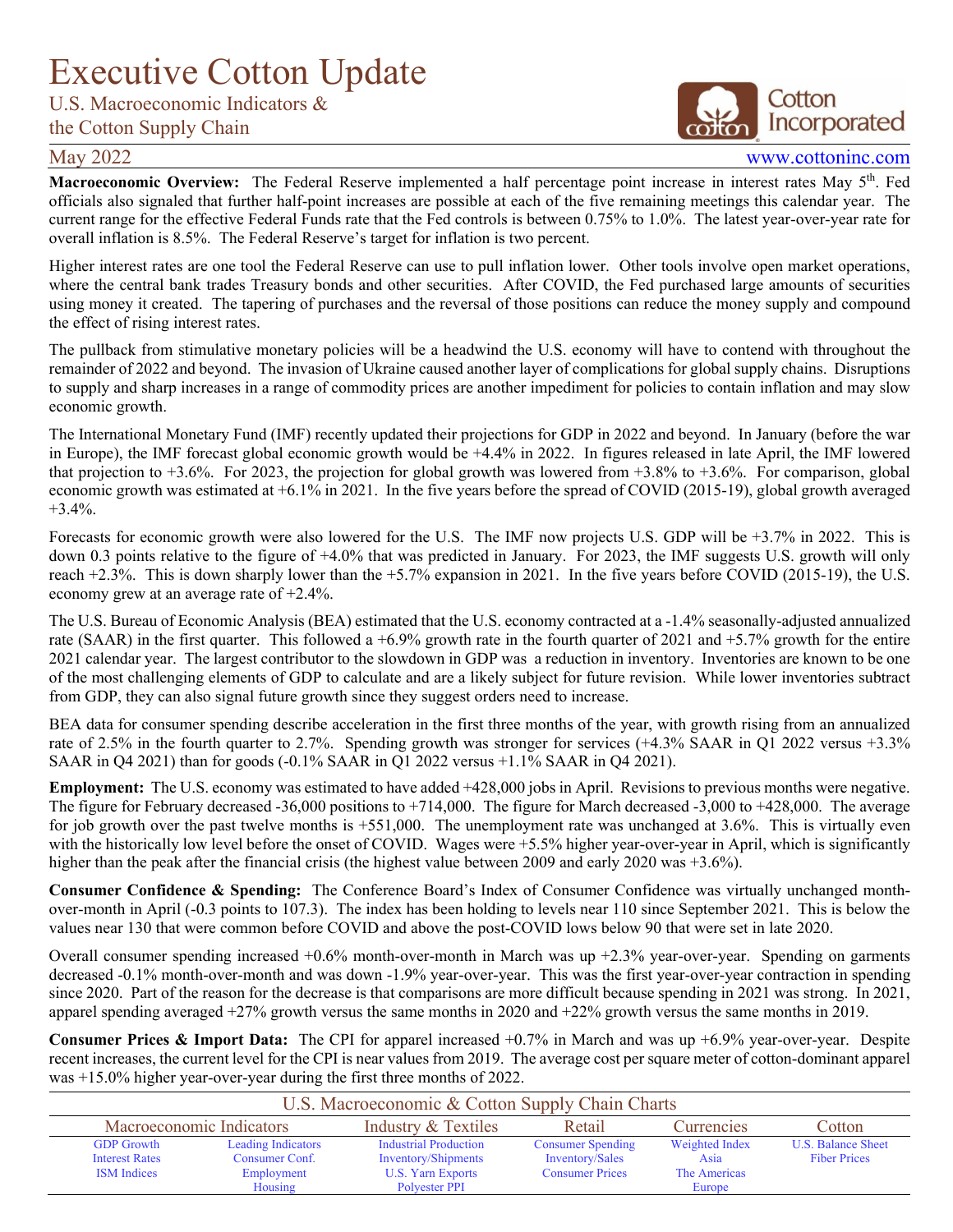# Executive Cotton Update

U.S. Macroeconomic Indicators & Cotton Prices May 2022

## **Macroeconomic Data Quarterly Data**

**Retail Data**

| <b>Retail Series with Latest Data for March</b>    |         | <b>Recent Averages</b> |                        |         |                 |                                | <b>Values in Recent Months</b> |                  |                                   |
|----------------------------------------------------|---------|------------------------|------------------------|---------|-----------------|--------------------------------|--------------------------------|------------------|-----------------------------------|
|                                                    | 5-year  | 1-year                 | 6-month                | 3-month | January         | February                       | <b>March</b>                   | <b>Unit</b>      | <b>Source</b>                     |
| <b>US Real Consumer Spending</b>                   |         |                        |                        |         |                 |                                |                                |                  |                                   |
| All Goods and Services                             | 2.5%    | 8.8%                   | 5.8%                   | 4.8%    | 5.2%            | 6.8%                           | 2.3%                           | % Chg. Year/Year | Department of Commerce            |
| Clothing                                           | 7.7%    | 27.8%                  | 12.5%                  | 7.8%    | 10.6%           | 14.8%                          | $-1.9%$                        | % Chg. Year/Year | Department of Commerce            |
| <b>Consumer Price Indices</b>                      |         |                        |                        |         |                 |                                |                                |                  |                                   |
| Overall                                            | 2.3%    | 5.0%                   | 5.9%                   | 6.3%    | 6.0%            | 6.3%                           | 6.6%                           | % Chg Year/Year  | <b>Bureau of Labor Statistics</b> |
| Clothing                                           | $-0.8%$ | 4.6%                   | 5.6%                   | 6.1%    | 5.1%            | 6.5%                           | 6.9%                           | % Chg. Year/Year | <b>Bureau of Labor Statistics</b> |
| <b>Retail Series with Latest Data for February</b> |         |                        | <b>Recent Averages</b> |         |                 | <b>Values in Recent Months</b> |                                |                  |                                   |
|                                                    | 5-year  | 1-year                 | 6-month                | 3-month | <b>December</b> | January                        | February                       | Unit             | <b>Source</b>                     |
| Retail Inventory/Sales Ratio                       |         |                        |                        |         |                 |                                |                                |                  |                                   |
| <b>Clothing and Clothing Accessory Stores</b>      | 2.7     | 1.9                    | 2.0                    | 2.1     | 2.0             | 2.1                            | 2.1                            | Ratio            | Department of Commerce            |
| <b>Department Stores</b>                           | 2.1     | 1.8                    | 1.9                    | 2.1     | 2.1             | 2.0                            | 2.0                            | Ratio            | Department of Commerce            |



| <b>Quarterly Data</b>                                                |                        |        | <b>Recent Averages</b> |         |                                | <b>Values in Recent Quarters</b> |                 |                                |                                         |  |
|----------------------------------------------------------------------|------------------------|--------|------------------------|---------|--------------------------------|----------------------------------|-----------------|--------------------------------|-----------------------------------------|--|
|                                                                      | 5-year                 | 1-year | 6-month                | 3-month | Q3:2021                        | Q4:2021                          | Q1:2022         | <b>Unit</b>                    | <b>Source</b>                           |  |
| Growth in US Real GDP                                                | 2.7%                   | 2.9%   | 4.6%                   | 6.9%    | 2.3%                           | 6.9%                             | $-1.4%$         | % Chg. Quarter/Quarter         | <b>Department of Commerce</b>           |  |
| <b>Macroeconomic Series with Latest Data for April</b>               | <b>Recent Averages</b> |        |                        |         | <b>Values in Recent Months</b> |                                  |                 |                                |                                         |  |
|                                                                      | 5-year                 | 1-year | 6-month                | 3-month | <b>February</b>                | <b>March</b>                     | <b>April</b>    |                                |                                         |  |
| ISM Index of Manufacuring Activity                                   | 56.2                   | 59.3   | 58.0                   | 57.0    | 58.6                           | 57.1                             | 55.4            | Index                          | Institute for Supply Management         |  |
| ISM Index of Non-Manufacturing Activity                              | 57.7                   | 61.8   | 60.4                   | 57.3    | 56.5                           | 58.3                             | 57.1            | Index                          | Institute for Supply Management         |  |
| <b>Consumer Confidence</b>                                           | 117.9                  | 114.1  | 109.8                  | 106.9   | 105.7                          | 107.6                            | 107.3           | Index                          | The Conference Board                    |  |
| Change in Non-Farm Payrolls                                          | 85.8                   | 551.7  | 551.5                  | 523.3   | 714                            | 428                              | 428             | Thousands of jobs              | <b>Bureau of Labor Statistics</b>       |  |
| <b>Unemployment Rate</b>                                             | 5.0%                   | 4.6%   | 3.9%                   | 3.7%    | 3.8%                           | 3.6%                             | 3.6%            | Rate                           | <b>Bureau of Labor Statistics</b>       |  |
| <b>US Interest Rates</b>                                             |                        |        |                        |         |                                |                                  |                 |                                |                                         |  |
| <b>Federal Funds</b>                                                 | 1.1%                   | 0.1%   | 0.1%                   | 0.2%    | 0.1%                           | 0.2%                             | 0.3%            | Interest rate                  | <b>Federal Reserve</b>                  |  |
| 10-year Treasury Bill                                                | 1.9%                   | 1.7%   | 1.9%                   | 2.3%    | 1.9%                           | 2.1%<br>2.8%<br>Interest rate    |                 |                                | <b>Federal Reserve</b>                  |  |
| <b>Macroeconomic Series with Latest Data for March</b>               |                        |        | <b>Recent Averages</b> |         |                                | <b>Values in Recent Months</b>   |                 |                                |                                         |  |
|                                                                      | 5-year                 | 1-year | 6-month                | 3-month | January                        | <b>February</b>                  | <b>March</b>    | <b>Unit</b>                    | <b>Source</b>                           |  |
| <b>Index of Leading Economic Indicators</b>                          | 110.4                  | 118.0  | 119.3                  | 119.6   | 119.5                          | 119.5                            | 119.8           | Index                          | The Conference Board                    |  |
| <b>Housing Starts</b>                                                | 13.8                   | 16.4   | 17.1                   | 1.8     | 1.7                            | 1.8                              | 1.8             | Annual pace, millions of units | <b>Department of Commerce</b>           |  |
| <b>Existing Home Sales</b>                                           | 5.6                    | 6.1    | 6.1                    | 6.1     | 6.5                            | 5.9                              | 5.8             | Annual pace, millions of units | <b>National Association of Realtors</b> |  |
|                                                                      |                        |        |                        |         |                                |                                  |                 |                                |                                         |  |
| <b>Industrial &amp; Textile Data</b>                                 |                        |        |                        |         |                                |                                  |                 |                                |                                         |  |
| <b>Industrial &amp; Textile Series with Latest Data for March</b>    |                        |        | <b>Recent Averages</b> |         |                                | <b>Values in Recent Months</b>   |                 |                                |                                         |  |
|                                                                      | 5-year                 | 1-year | 6-month                | 3-month | January                        | <b>February</b>                  | <b>March</b>    | Unit                           | <b>Source</b>                           |  |
| <b>US Industrial Production</b>                                      | 100.4                  | 101.5  | 102.6                  | 103.6   | 101.6                          | 102.7                            | 104.6           | Index, 2002=100                | <b>Federal Reserve</b>                  |  |
| Polyester Fiber PPI                                                  | 109.3                  | 127.1  | 136.5                  | 138.6   | 137.1                          | 138.3                            | 140.5           | Index, December 2003=100       | <b>Bureau of Labor Statistics</b>       |  |
| <b>Industrial &amp; Textile Series with Latest Data for February</b> | <b>Recent Averages</b> |        |                        |         | <b>Values in Recent Months</b> |                                  |                 |                                |                                         |  |
|                                                                      | 5-year                 | 1-year | 6-month                | 3-month | <b>December</b>                | <b>January</b>                   | <b>February</b> | <b>Unit</b>                    | <b>Source</b>                           |  |
| Bale Equivalence of US Cotton Yarn & Fabric Exports                  | 3.2                    | 2.6    | 2.4                    | 2.5     | 2.6                            | 2.2                              | 2.5             | million 480lb bales            | <b>USDA ERS</b>                         |  |
| <b>Industrial &amp; Textile Series with Latest Data for March</b>    | <b>Recent Averages</b> |        |                        |         | <b>Values in Recent Months</b> |                                  |                 |                                |                                         |  |
|                                                                      | 5-year                 | 1-year | 6-month                | 3-month | January                        | <b>February</b>                  | <b>March</b>    | <b>Unit</b>                    | <b>Source</b>                           |  |
| US Textile Mill Inventory/Shipments Ratio                            | 1.40                   | 1.40   | 1.43                   | 1.46    | 1.46                           | 1.45                             | 1.47            | Ratio                          | Department of Commerce                  |  |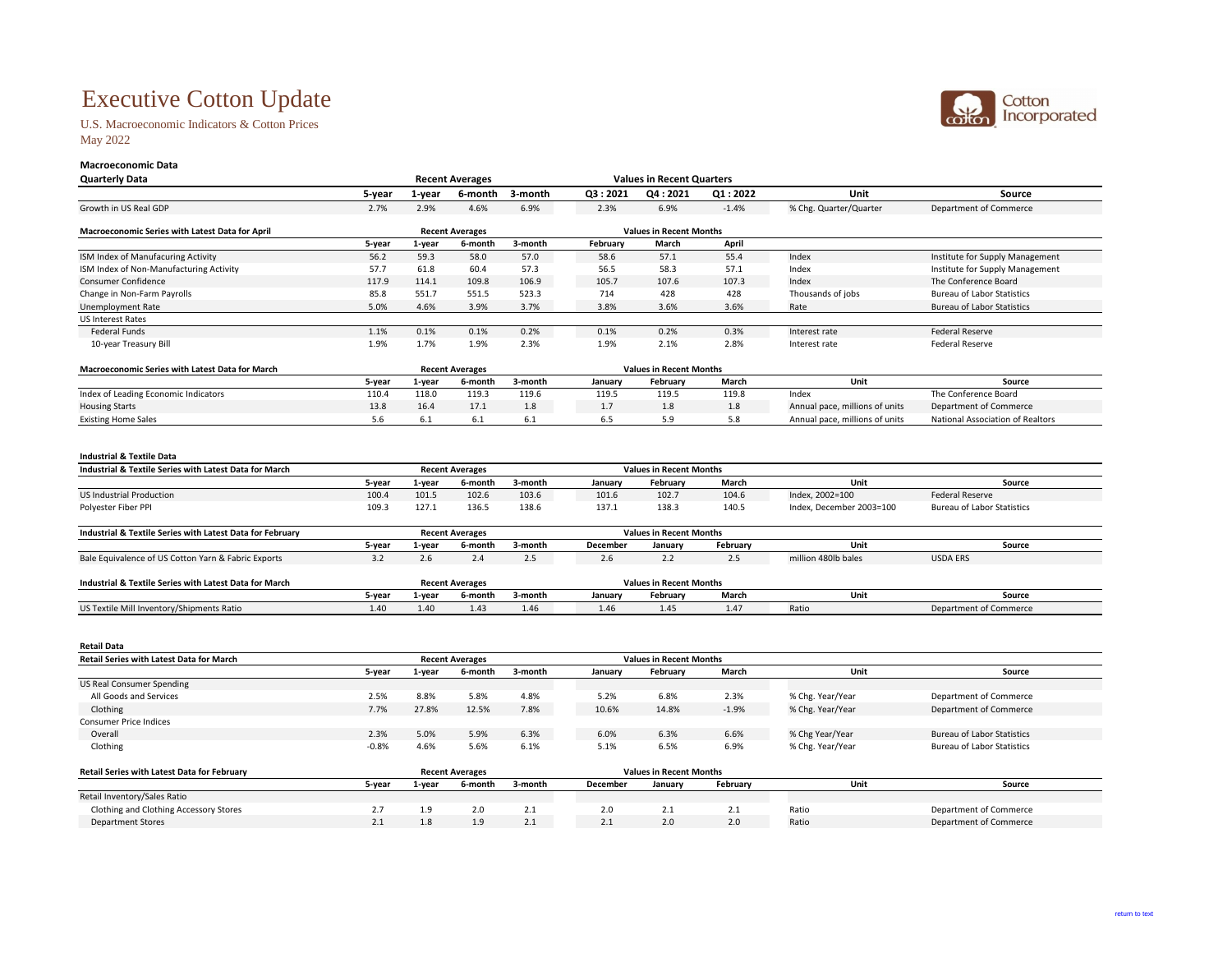## Executive Cotton Update

Daily Cotton Price and Currency Data May 2022

| <b>Daily Cotton Price Data</b>       |        | <b>Recent Averages</b> |                        |         | <b>Averages over Recent Months</b> |                                    |              |                            |                        |
|--------------------------------------|--------|------------------------|------------------------|---------|------------------------------------|------------------------------------|--------------|----------------------------|------------------------|
|                                      | 5-year | 1-year                 | 6-month                | 3-month | February                           | March                              | <b>April</b> | <b>Unit</b>                | <b>Source</b>          |
| <b>NY Nearby</b>                     | 79.5   | 107.7                  | 122.5                  | 130.0   | 124.2                              | 125.3                              | 140.5        | cents/pound                | ICE                    |
| A Index                              | 89.0   | 118.3                  | 135.6                  | 144.9   | 138.4                              | 141.1                              | 155.3        | cents/pound                | Cotlook                |
| <b>Daily Currency Data</b>           |        |                        | <b>Recent Averages</b> |         |                                    | <b>Averages over Recent Months</b> |              |                            |                        |
|                                      | 5-year | 1-year                 | 6-month                | 3-month | February                           | March                              | <b>April</b> | <b>Unit</b>                | <b>Source</b>          |
| Dollar Trade Weighted Exchange Index | 114.3  | 115.7                  | 115.6                  | 116.0   | 114.9                              | 116.7                              | 116.5        | Index, January 1997=100    | <b>Federal Reserve</b> |
| <b>Asian Currencies</b>              |        |                        |                        |         |                                    |                                    |              |                            |                        |
| Chinese Renminbi                     | 6.69   | 6.71                   | 6.36                   | 6.35    | 6.36                               | 6.32                               | 6.36         | Chinese Renminbi/US dollar | Reuters                |
| Indian Rupee                         | 70.97  | 73.37                  | 75.19                  | 75.76   | 74.81                              | 76.57                              | 75.92        | Indian Rupee/US dollar     | Reuters                |
| Japanese Yen                         | 109.86 | 109.12                 | 116.28                 | 118.56  | 115.47                             | 115.82                             | 124.41       | Japanese Yen/US dollar     | Reuters                |
| Pakistani Rupee                      | 144.68 | 161.99                 | 177.31                 | 179.38  | 175.15                             | 178.40                             | 184.60       | Pakistani Rupee/US dollar  | Reuters                |
| North & South American Currencies    |        |                        |                        |         |                                    |                                    |              |                            |                        |
| <b>Brazilian Real</b>                | 4.38   | 4.96                   | 5.29                   | 5.00    | 5.27                               | 4.99                               | 4.75         | Brazilian Real/US dollar   | Reuters                |
| Canadian Dollar                      | 1.30   | 1.30                   | 1.27                   | 1.27    | 1.27                               | 1.28                               | 1.26         | Canadian dollar/US dollar  | Reuters                |
| <b>Mexican Peso</b>                  | 19.85  | 20.42                  | 20.55                  | 20.52   | 20.49                              | 20.97                              | 20.11        | Mexican Peso/US dollar     | Reuters                |
| <b>European Currencies</b>           |        |                        |                        |         |                                    |                                    |              |                            |                        |
| <b>British Pound</b>                 | 0.76   | 0.76                   | 0.75                   | 0.76    | 0.74                               | 0.76                               | 0.77         | British Pound/US dollar    | Reuters                |
| Euro                                 | 0.87   | 0.87                   | 0.89                   | 0.90    | 0.88                               | 0.91                               | 0.92         | Euro/US dollar             | Reuters                |
| <b>Swiss Franc</b>                   | 0.96   | 0.94                   | 0.92                   | 0.93    | 0.92                               | 0.93                               | 0.93         | Swiss Franc/US dollar      | Reuters                |
| Turkish Lira                         | 6.69   | 8.13                   | 13.38                  | 14.32   | 13.56                              | 14.66                              | 14.76        | Turkish Lira/US dollar     | Reuters                |
|                                      |        |                        |                        |         |                                    |                                    |              |                            |                        |

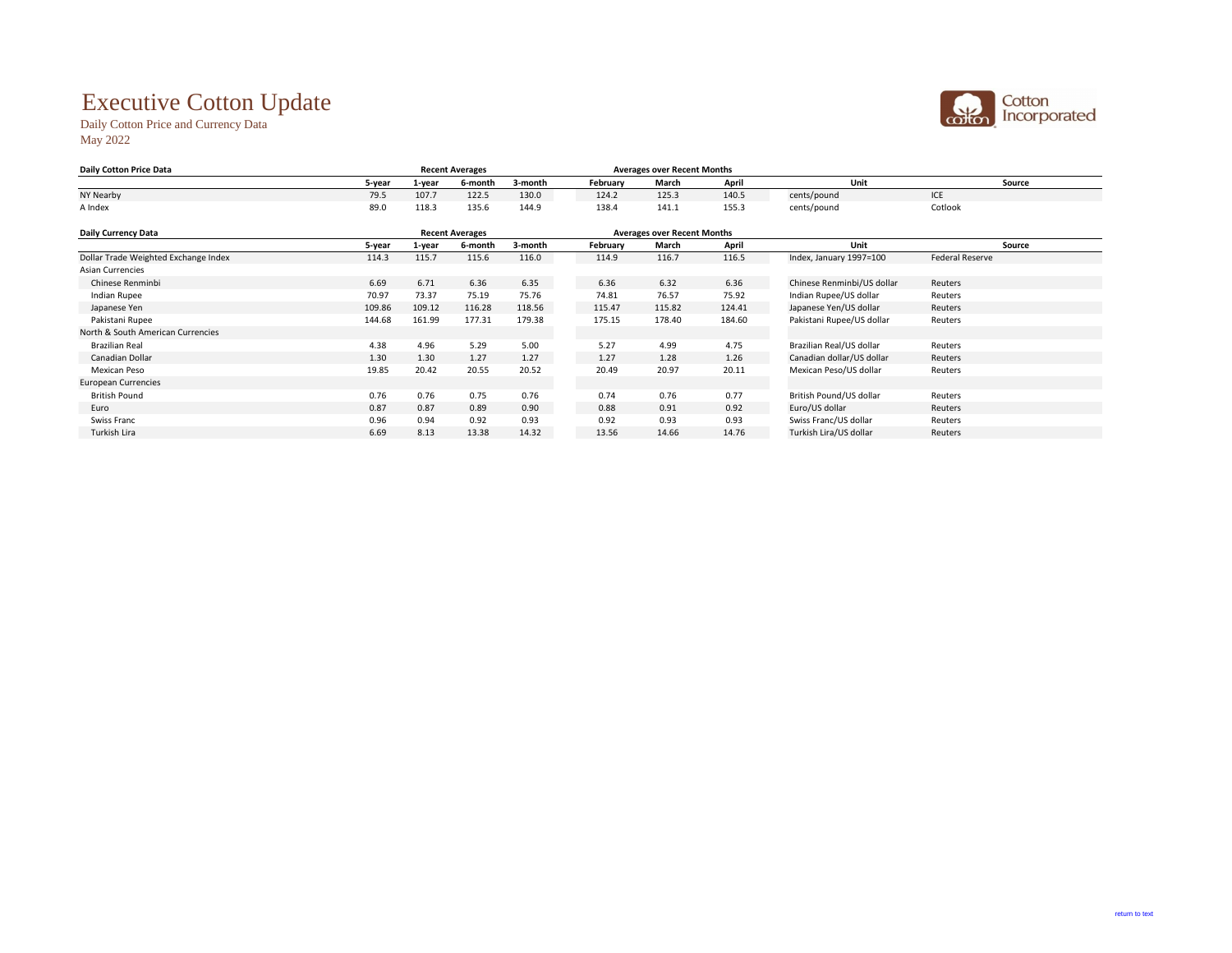<span id="page-3-0"></span>

Seasonally Adjusted Annual Rate; Source: Department of Commerce \*Based on chained 2005\$.



Source: Federal Reserve

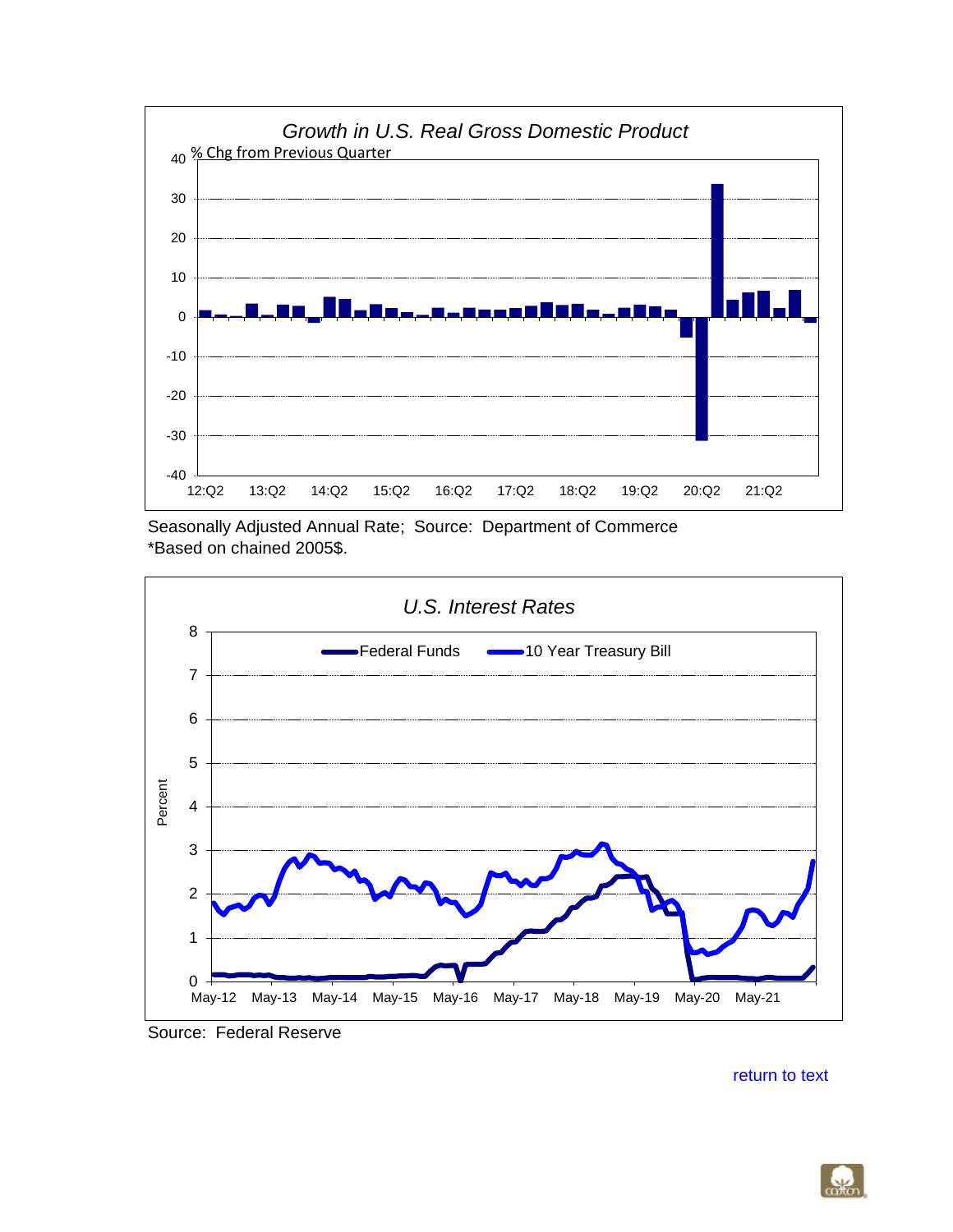<span id="page-4-0"></span>

Source: Institute for Supply Chain Management



Source: Institute for Supply Chain Management

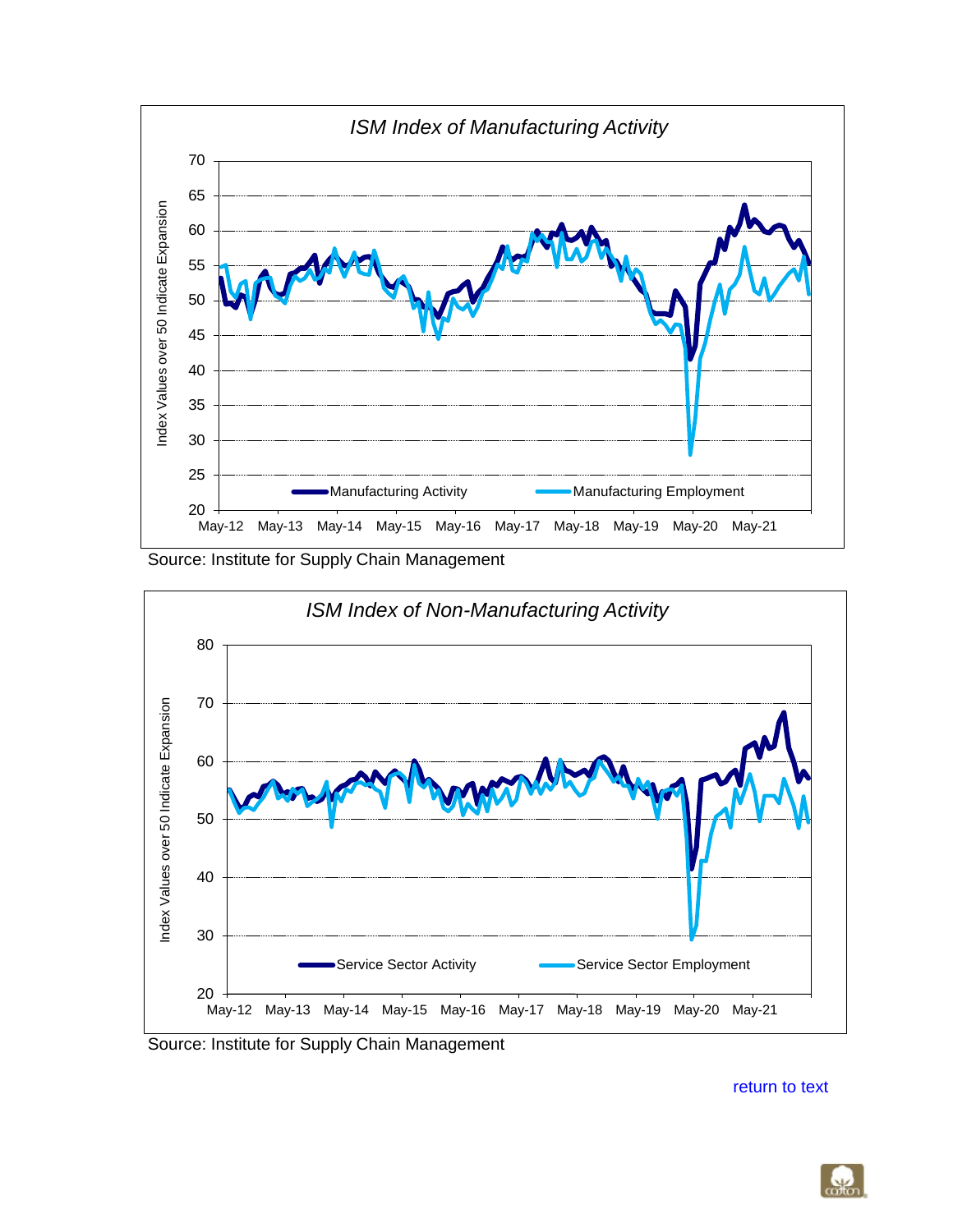<span id="page-5-0"></span>





Source: The Conference Board

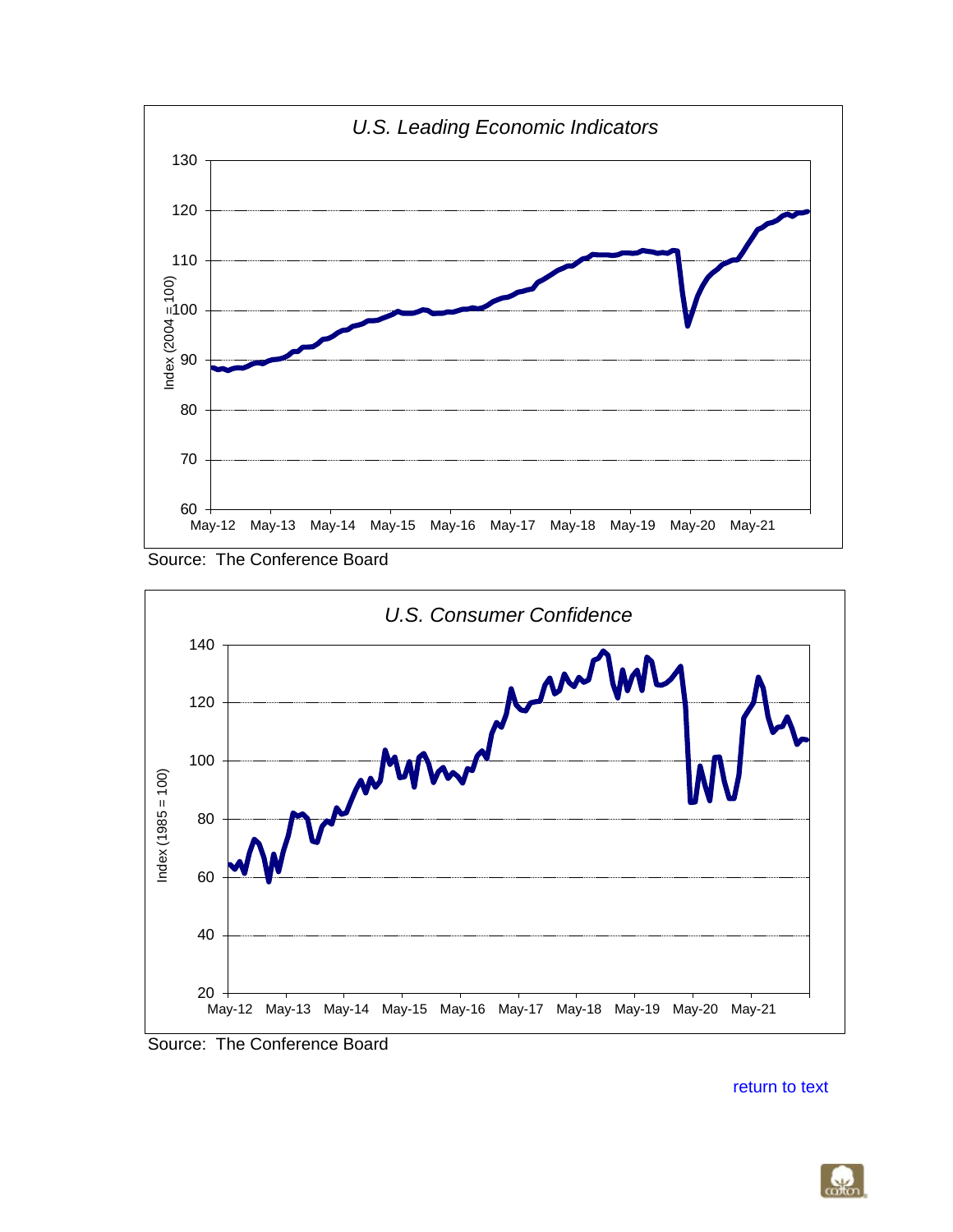<span id="page-6-0"></span>

Source: Bureau of Labor Statistics



Source: Bureau of Labor Statistics

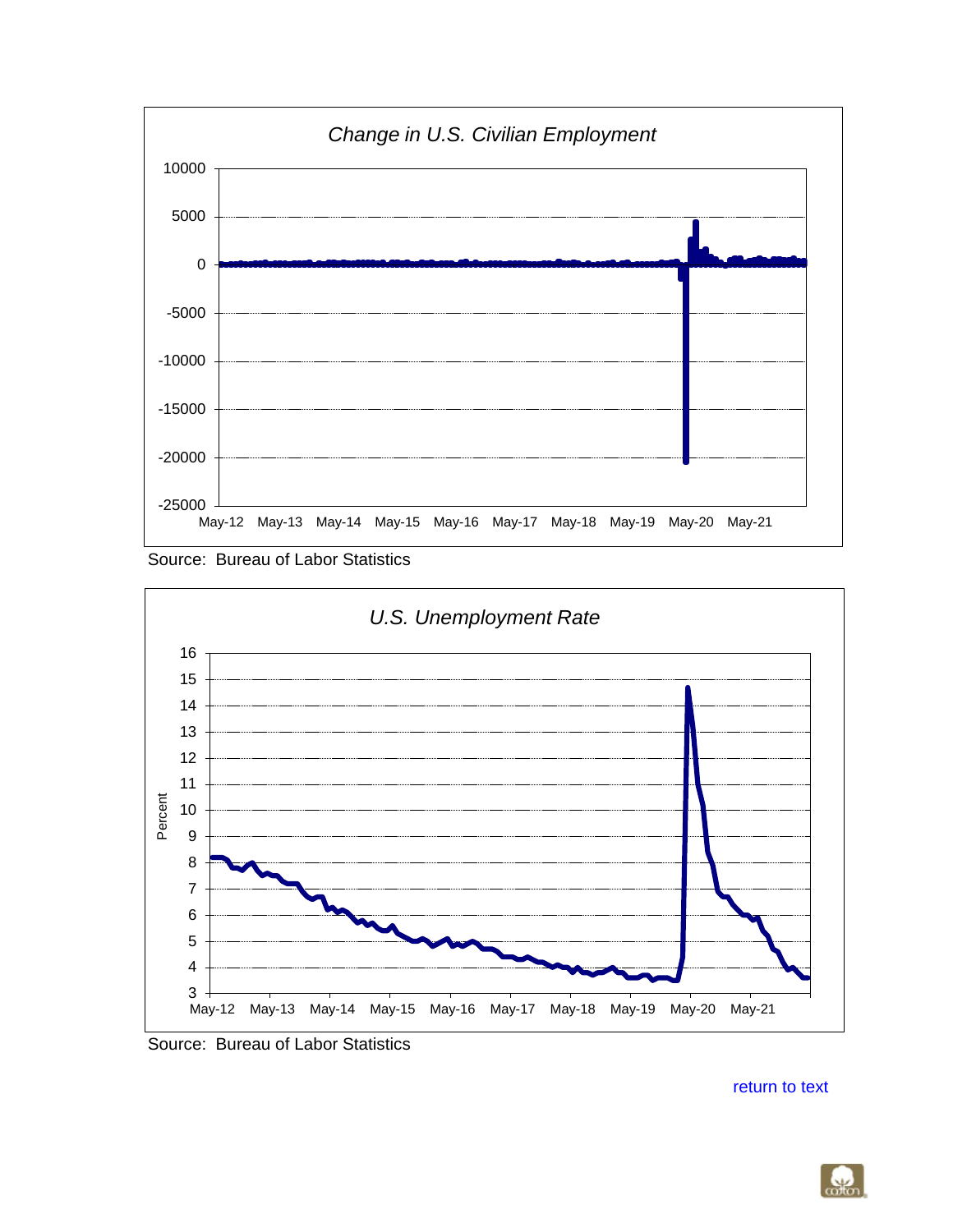<span id="page-7-0"></span>

Seasonally Adjusted Annual Rate; Source: Department of Commerce



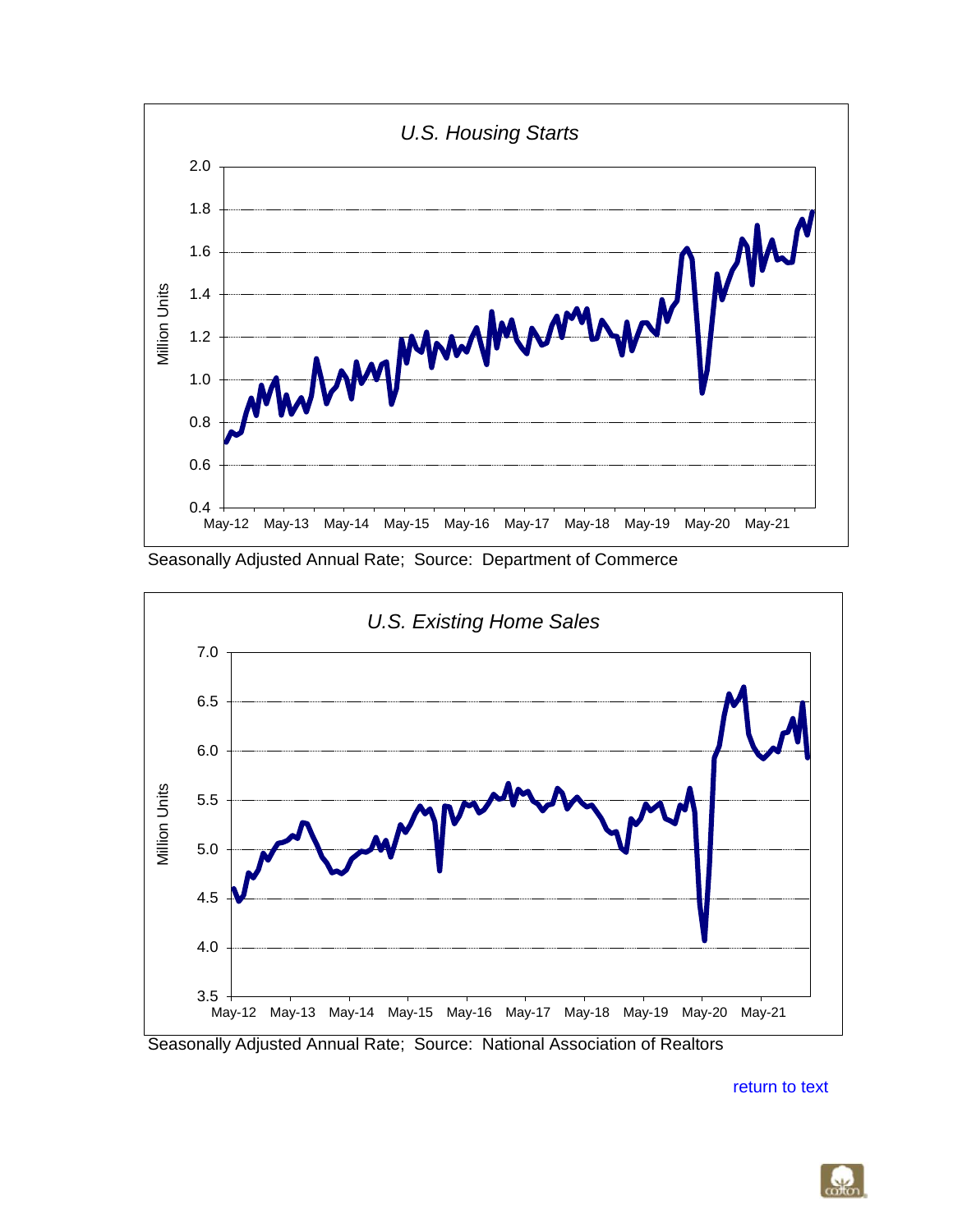<span id="page-8-0"></span>

Source: Federal Reserve. Historical data revised to 1997 baseline.



Seasonally Adjusted; Source: Department of Commerce

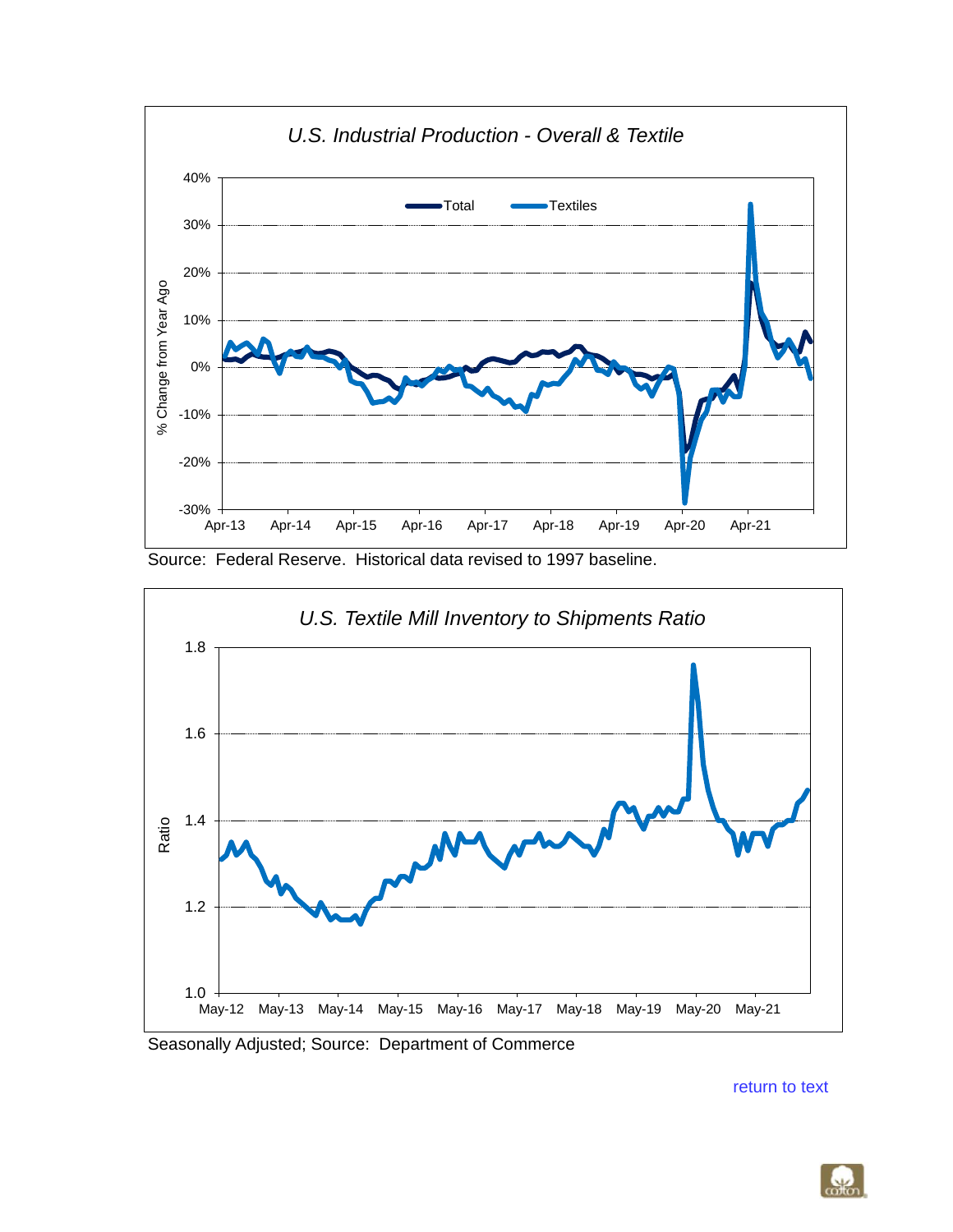<span id="page-9-0"></span>





Source: Bureau of Labor Statistics

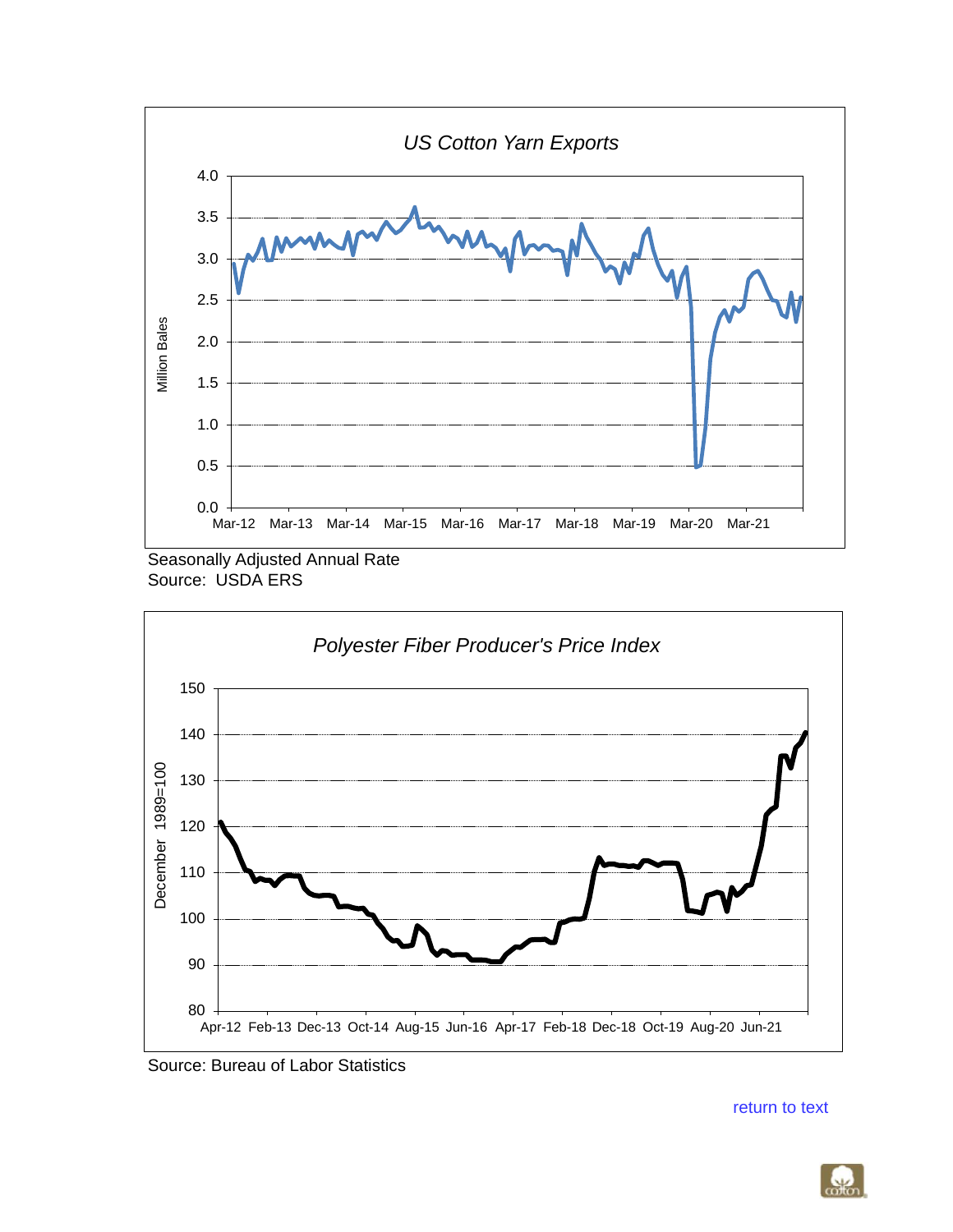<span id="page-10-0"></span>

<sup>\*</sup>Based on chained 2005\$.



\*Based on chained 2005\$.

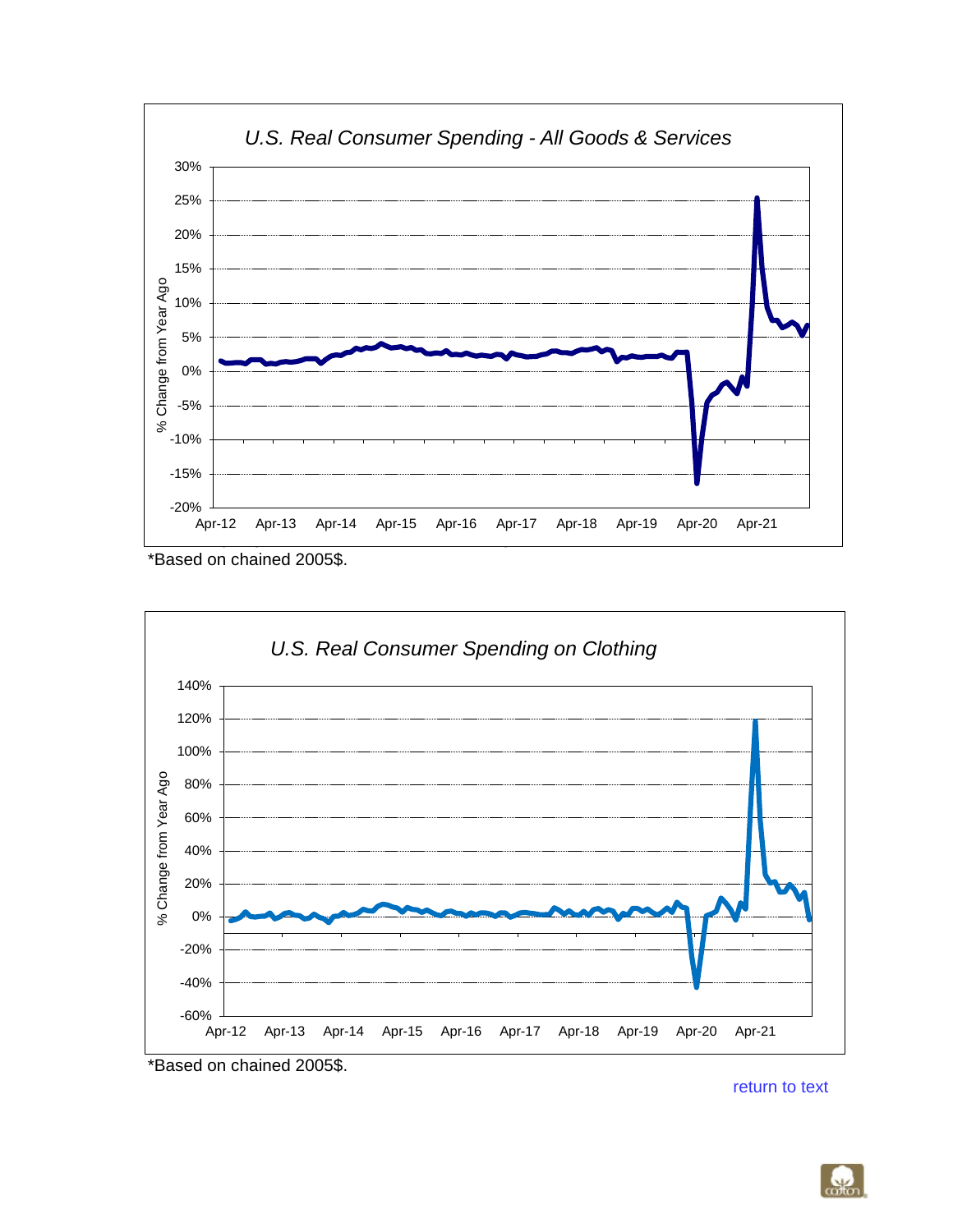<span id="page-11-0"></span>

Source: Department of Commerce



Source: Bureau of Labor Statistics

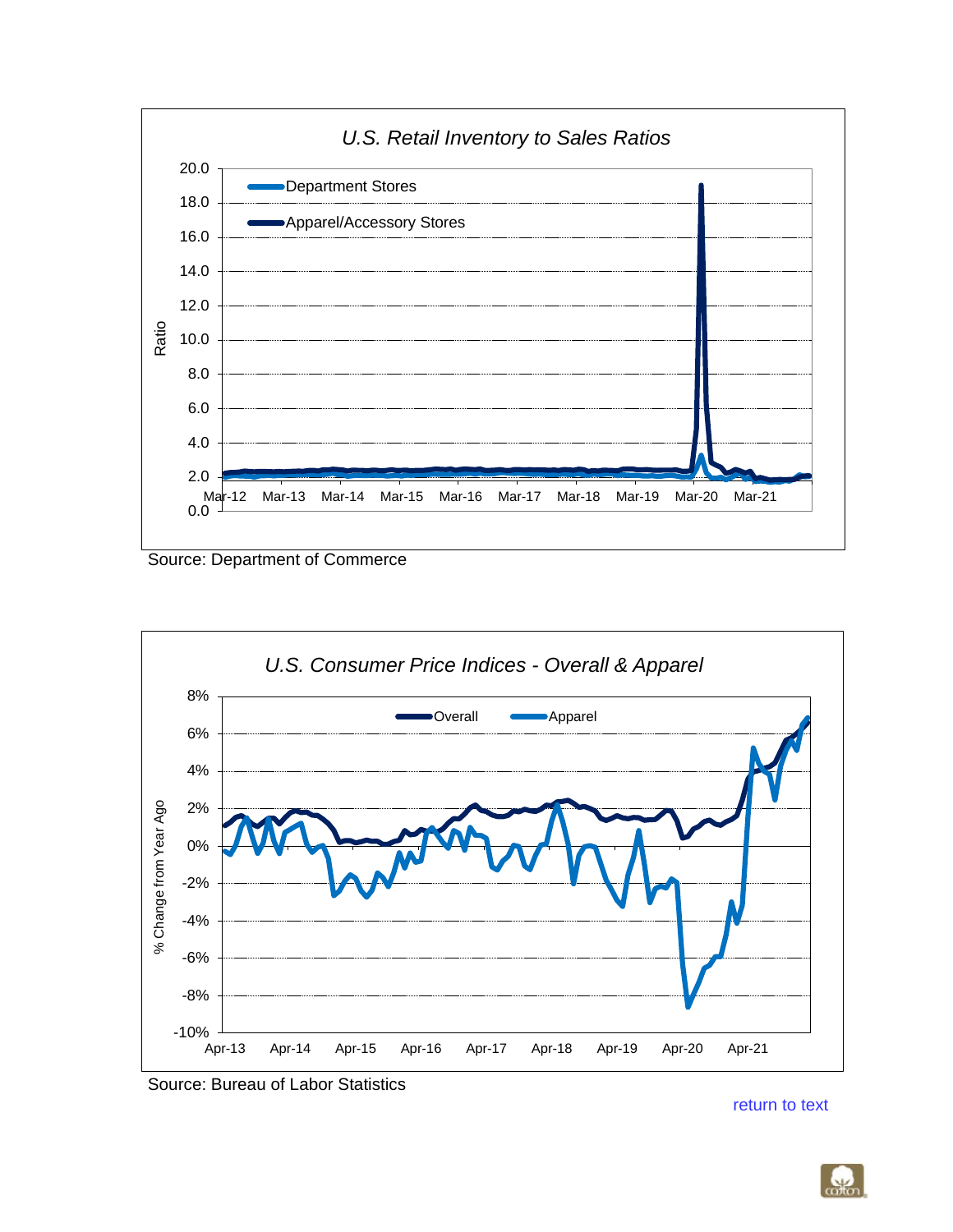<span id="page-12-0"></span>

Source: Federal Reserve



Source: Reuters

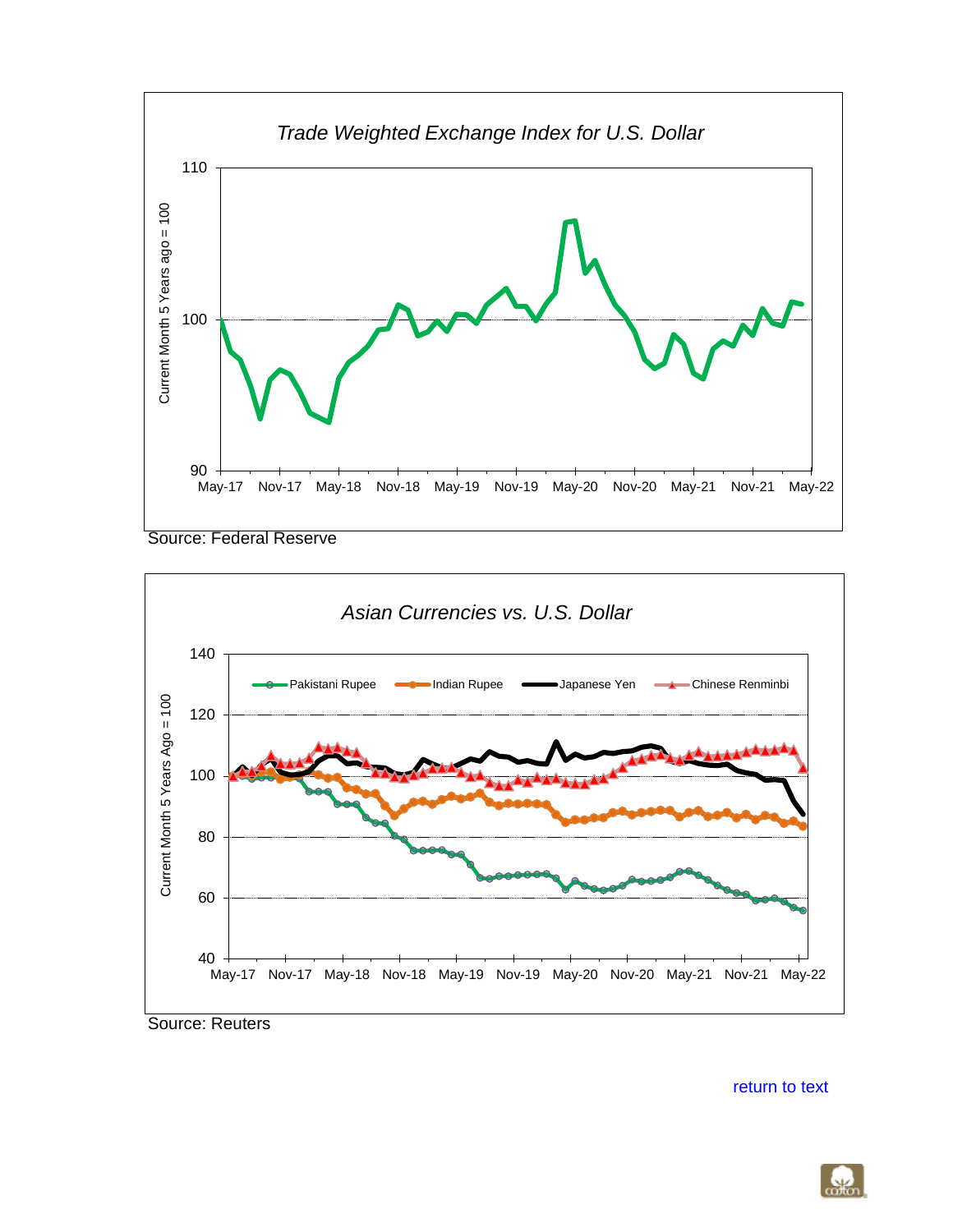<span id="page-13-0"></span>

Source: Reuters